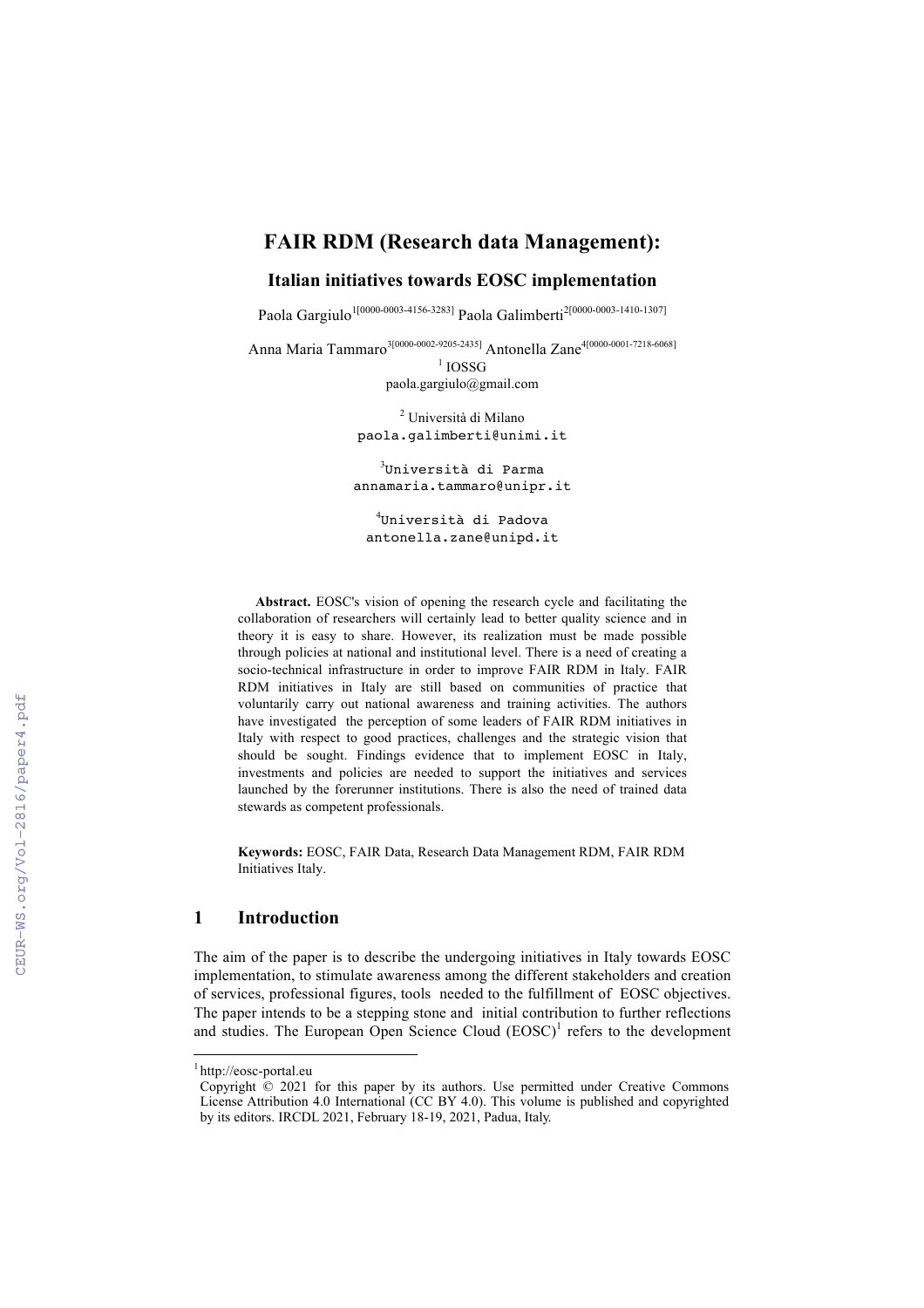promoted by European Commission of an e-infrastructure facilitating Open Science and sharing and reusing academic research results. FAIR Data (Findable Accessible Interoperable Reusable) principles are a building block for the future collaborative data driven research. The development of EOSC requires technical infrastructures, policies and organizational processes putting together research domains and institutions.

## **1.1 Open Science in Italy**

The implementation of the European Open Science Cloud in Italy is based on the activities of GARR and CNR. GARR (which coordinates ICDI) and ICDI (Italian Computing and Data Infrastructure) have assumed responsibility for the technological infrastructure. Within ICDI, CNR ISTI leads the activities to achieve awareness and training through the organization of Workshops and courses, shortly will launch a national Competence Centre on research data management. GARR as coordinator of the EOSC-Pillar Project (2020) has conducted the 'National Initiatives' survey among universities, funding bodies, research infrastructures and e-infrastructures in five EOSC-Pillar countries, Austria, Belgium, France, Germany, and Italy. Italy is lagging behind to organize the research data infrastructure towards EOSC implementation and in a recently published report GARR [1] writes:

"*Italy is the country where social regulations concerning RDM are least common, with less than a fifth of the universities that have adopted them (17%) against a mean across countries of 28% [....] A similar situation can be observed for written regulations or policies on the long-term availability of research data [….] which again are less frequently found in Italy (11% against a mean across countries of 21%)"*

Written regulations and policies are limited. The legislative framework includes the law n. 112 of 7 October 2013 about access and valorization of cultural assets encompassing Open Access to research publications, but not to Open Data. A new provision "Open access to scientific information" is under discussion in the Senate<sup>2</sup> but the last discussion was in November 2019.

Concerning Open Access to publications, a special Committee of CRUI, the Conference of Rectors of Italian Universities, coordinated the development of the initiatives. All Italian universities promote the implementation of the Open Access principle as defined by the Berlin Declaration on Open Access to Knowledge in the

http://www.senato.it/leg/18/BGT/Schede/FascicoloSchedeDDL/ebook/51466.pdf

<sup>&</sup>lt;sup>2</sup> Proposal Gallo: "Amendments to article 4 of the decree-law 8 August 2013, n. 91, converted, with amendments, into law 7 October 2013, n. 112, on open access to scientific information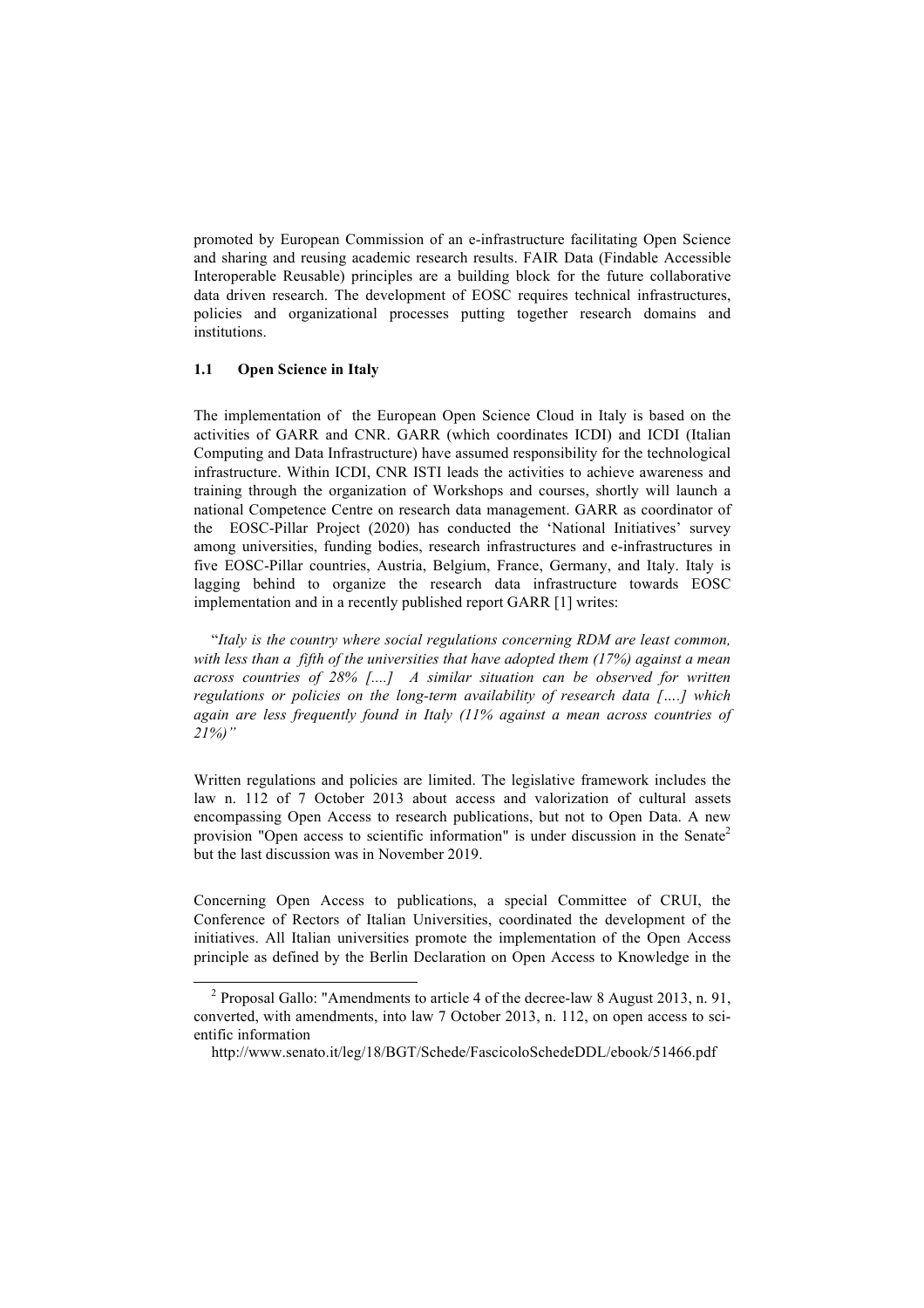Sciences and Humanities of October 2003. Most Universities signed up the Declaration of Messina in 2004 and of the Messina Open Access Road Map 2014-  $2018^3$ .

Social regulations show strengths and weaknesses. Adoption of institutional policies contemplating the deposit and open access of digital copies of research products to institutional repositories is widespread thanks to integration with the institutional CRIS (Current Research Information System). Open access, after a long start-up phase and many transformations, entered the negotiations overwhelmingly: in recent years in Italy the interest in the green road has prevailed and therefore during the negotiations the essential objective was to reach satisfactory conditions for the deposit of papers in open access to the institutional repositories. With reference to Open Access to publications, the CRUI Open Access / Open Science Committee has completed its mandate and now has been replaced by the Osservatorio per la Scienza Aperta (Open Science Monitoring Group). Today the situation is much more complex and the gold road has taken hold alongside the green road, in all its wide facets, such as Plan  $S<sup>4</sup>$  and Transformative agreements. The CRUI-CARE<sup>5</sup> Committee has been introducing the subject for some time in all its multi-year agreements, negotiating ad hoc clauses where possible, in the forms that have been and will be possible from time to time.

Regarding Open Research Data the situation is still fragmented and, above all, coordination is lacking. In the Re3data.org registry only about 30 Italian research data repositories are listed. A data culture is still lacking among researchers, the EU project OpenAIRE (Open Access Infrastructure for Research in Europe)<sup>6</sup> has contributed to promote an open culture and practice among the Horizon 2020 research project recipients in Italy, but more work is needed. Within the framework of OpenAIRE, Fava and Gargiulo [2]conducted a survey to find out what Italian researchers and all the people involved with research in universities and research centres were doing with reference to research data archiving, management and access policies. Their conclusions are:

"*It seems clear that more information about open access to data and publication needs to be delivered among the research community. More emphasis should be given to data as products suitable for National research assessment exercises, which currently consider publications only for evaluation*".

 $^3$ https://decennale.unime.it/wp-content/uploads/2014/10/Road-Map-2014-2018.pdf $^4$ https://www.coalition-s.org/

 $5$  https://www.crui-risorselettroniche.it

 $6$  https://www.openaire.eu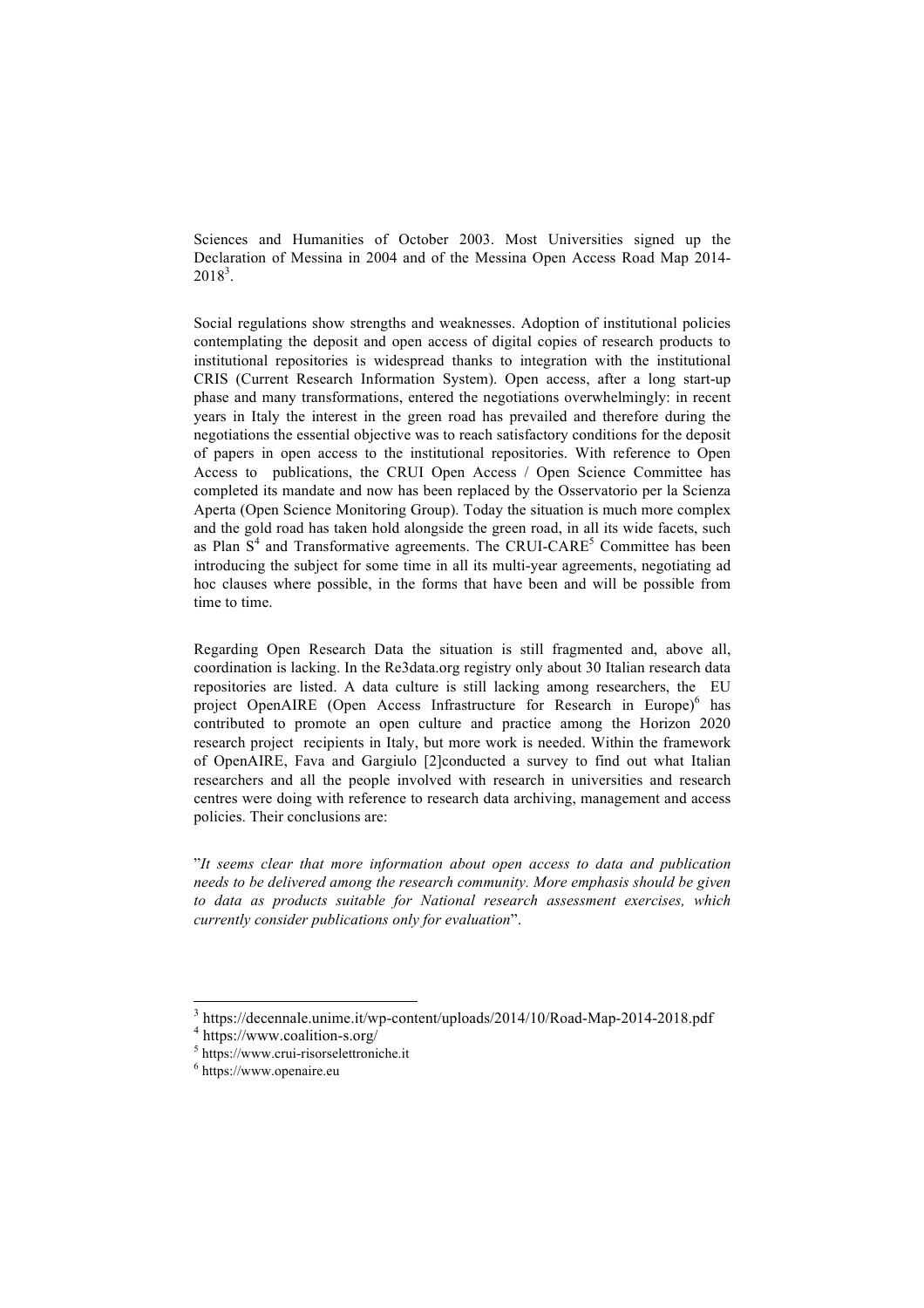Galimberti [3,4] stresses that the current research evaluation process is based on impact measures linked to commercial publishers and therefore an obstacle to the opening of data and publications. She also adds that in a situation in which quantitative indicators occupy the agendas of researchers and these indicators are firmly in the hands of a few monopolists, it is difficult to talk about cultural change just as it is difficult develop criteria and evaluation procedures in which openness finds a role at a local level.

As a result of this context, FAIR RDM initiatives in Italy are still based on communities of practice that voluntarily carry out national awareness and training activities. The objective of the research was to investigate the current situation of FAIR RDM initiatives by asking these communities of volunteers.

IOSSG<sup>7</sup> Italian Open Science Support Group is a community of professionals with multidisciplinary skills sharing their experience towards the implementation of EOSC in Italy. IOSSG was founded in 2016 with the aim of promoting the development of EOSC and has been indicated by the European Commission as a member of the Coalition of doers in EOSC. IOSSG has produced many tools such as: a policy model on research data management, a research data management plan checklist, a study for the creation of a single, visible access point within a research performing organization (Single Point of Entry), contribution to the Italian translation of the Open Science Training Handbook produced by the EU funded project FOSTER [5].

# **2 Methodology**

## **2.1 Aims and objectives**

Far from making a complete list of FAIR RDM initiatives in Italy, the authors tried of investigating the perception of IOSSG members and two key informants. The objective pursued was to highlight the good practices implemented by the Open Science initiatives in Italy, together with the challenges and the strategic vision to be sought. Research questions include:

- What is the vision of Open Science in Italy?
- What are the drivers and elements of success?
- What are the challenges?

 <sup>7</sup> https://sites.google.com/view/iossg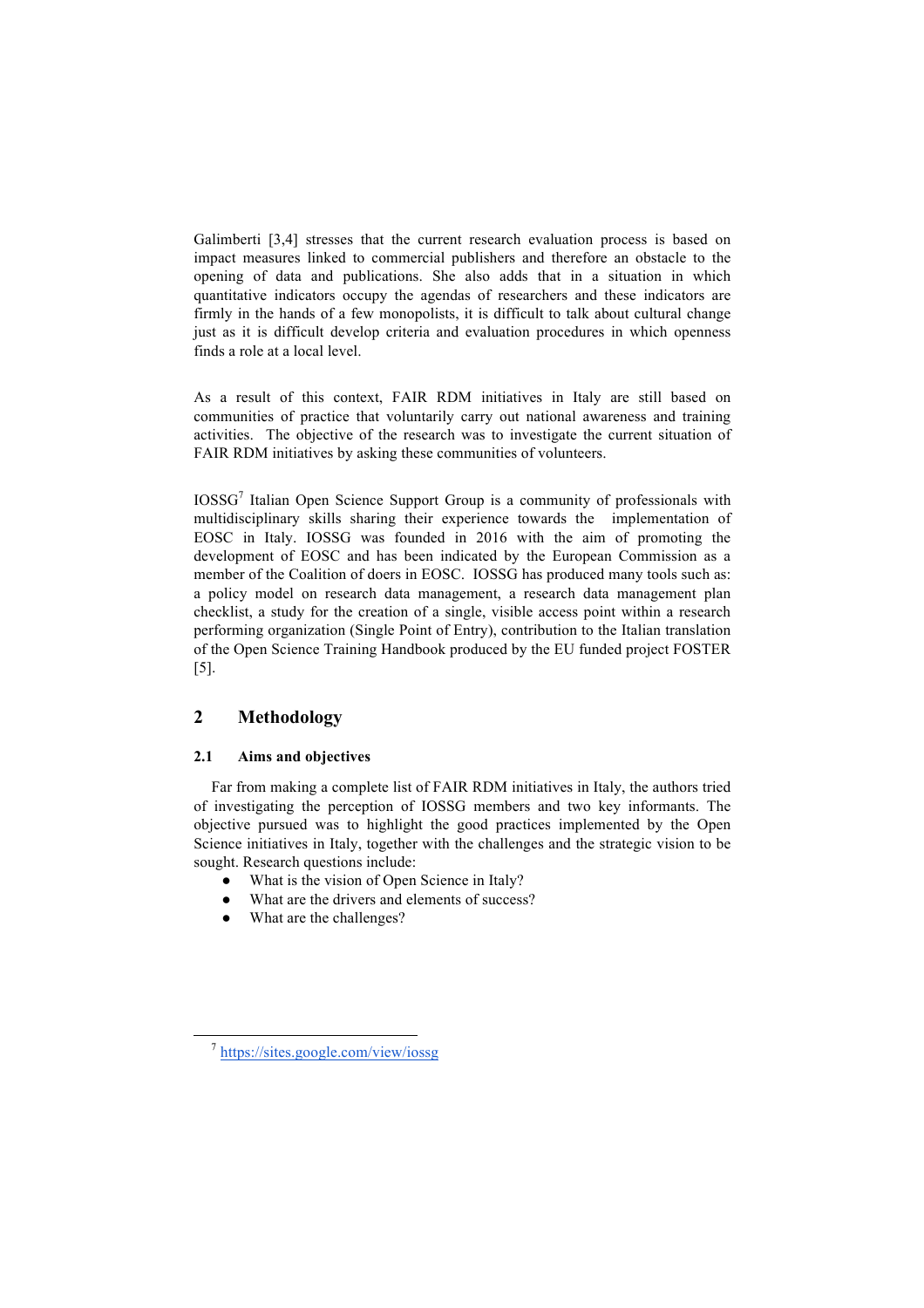#### **2.2 Data collection**

The authors first collected data on FAIR initiatives in Italy through a documentary and bibliographic search of the Web sites and literature. A questionnaire then has been submitted to the members of the IOSSG community (11 members).

Questions were limited to five (Table 1) with open answers except the first one in which the authors asked about the support service that was offered to researchers using DCC's RISE framework<sup>8</sup>: Data management plan, Data catalogues, Active data management, Data selection, Training, Repository, Policy, Business plan and sustainability.

| <b>Questions</b>                                            | <b>Research answers</b>                    |
|-------------------------------------------------------------|--------------------------------------------|
| Support services made<br>available                          | <b>Outline of the present</b><br>situation |
| Reflect on how you managed<br>to create communities         | <b>Success drivers</b>                     |
| What courses have you<br>taught? Or did you<br>participate? | <b>Success drivers</b>                     |
| What obstacles have you<br>encountered, what barriers?      | <b>Challenges</b>                          |
| What should be done for<br>FAIR RDM in Italy?               | <b>Vision</b>                              |

Table 1 Questions and research answers

Subsequently some interviews were carried out with two key informants, investigating their vision and personal perspectives: Elena Giglia, Open Access Office of the University of Turin, who plays a key role in promoting EOSC in Italy, Valentina Pasquale, Research Data Management Specialist at the Istituto Italiano di Tecnologia and co-chair of the GO FAIR Data Stewardship Competence Centers Implementation Network (DSCC-IN).

The variable elements considered by socio-technological systems were used as a framework for the analysis [6]. Using a more socio-technical approach could lead to an evolutionary reconceptualization [7] of infrastructures for Open Science and knowledge creation in Italy. The variables considered are three:

1. Context: the research data culture that distinguishes the institutional ecosystem;

 <sup>8</sup> https://www.digitalresearchservices.ed.ac.uk/resources/rise-framework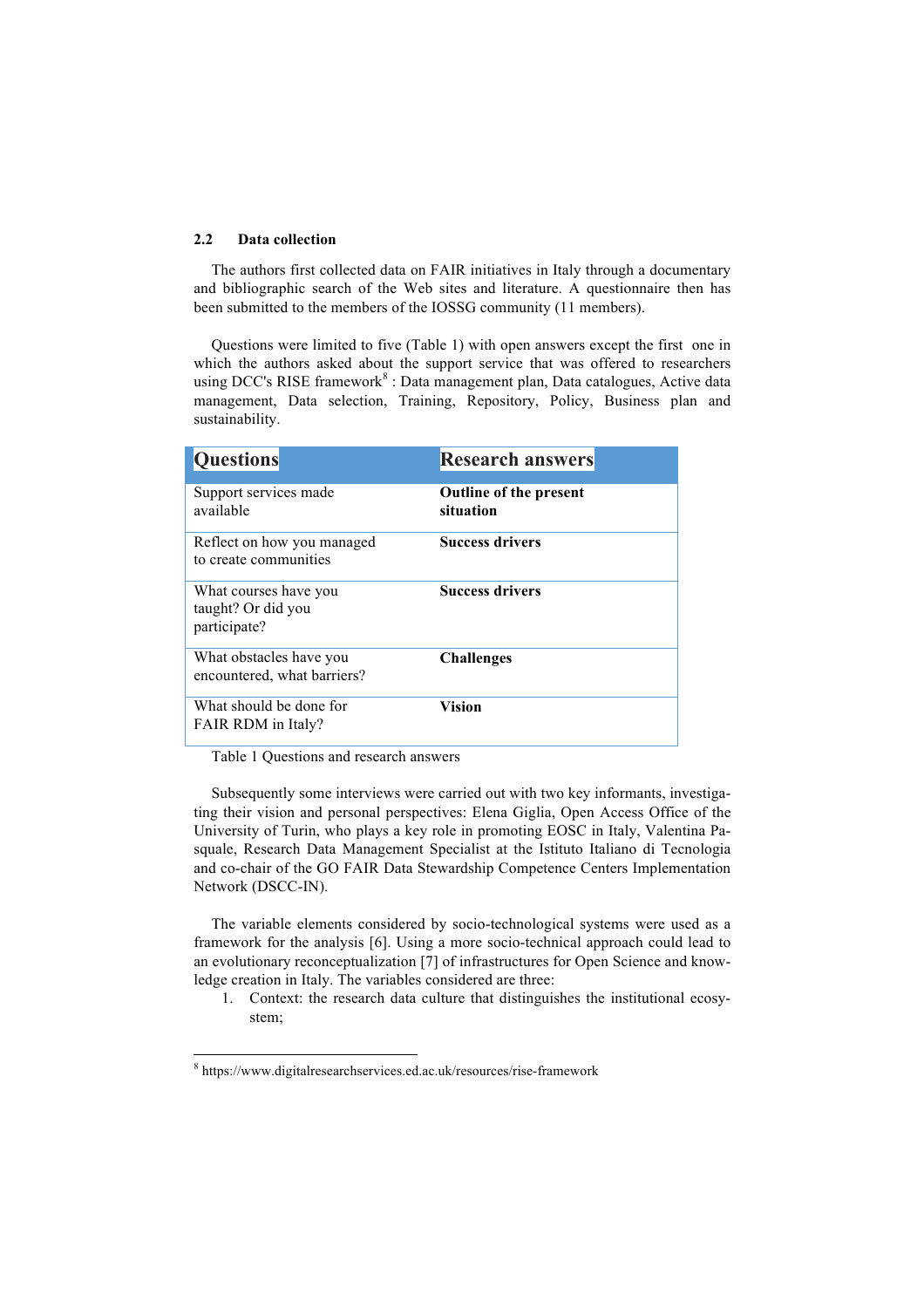- 2. Social Organization: support services, organization of disciplinary communities, and perception of the actors involved;
- 3. Technological: state of the infrastructures and their implementation.

## **3 FAIR RDM Initiatives in Italy: findings**

The questionnaire was sent to 11 members of IOSSG and five responded (45%).

## **3.1 State of the art**

The support services offered to researchers focus mainly on a Data Management Plan which represents the service available in all the respondent institutions (23,5%). Secondly, the support services are involved in the management of institutional repositories (17,65). Other efforts are focused on institutional policies (17,6%).

Other services that are made available concern research data organization including research data management and selection (11,8%).

The majority of respondents dedicate most of their time to training researchers  $(11.8\%)$ .

Less attention is given to data catalogs (5,9%) and no efforts has been evidenced for business plan and sustainability issues.

### **3.2 Drivers**

The construction of a community is the first action to build a socio-technological system. This was essentially built in the Italian initiatives in two ways: 1) by promoting information in the various administrative and research departments, 2) by changing the workflow to implement participatory collaboration.

There are different practices to engage the community. Some respondents reported the tools they used to improve communication such as:

*Community communication and awareness activities: videos, infoday, workshops, web pages.*

*We made many presentations and started with a pilot project on research data management involving PhD students of the 36th cycle (10 PhD students who will produce a DMP for their research project)*

*I have created a community by organizing two types of events: short introductory generic events to attract the attention of the public, and specific courses on OS. Each event has almost always been dedicated to a single category of stakeholders: librarians / research support staff, researchers, etc*.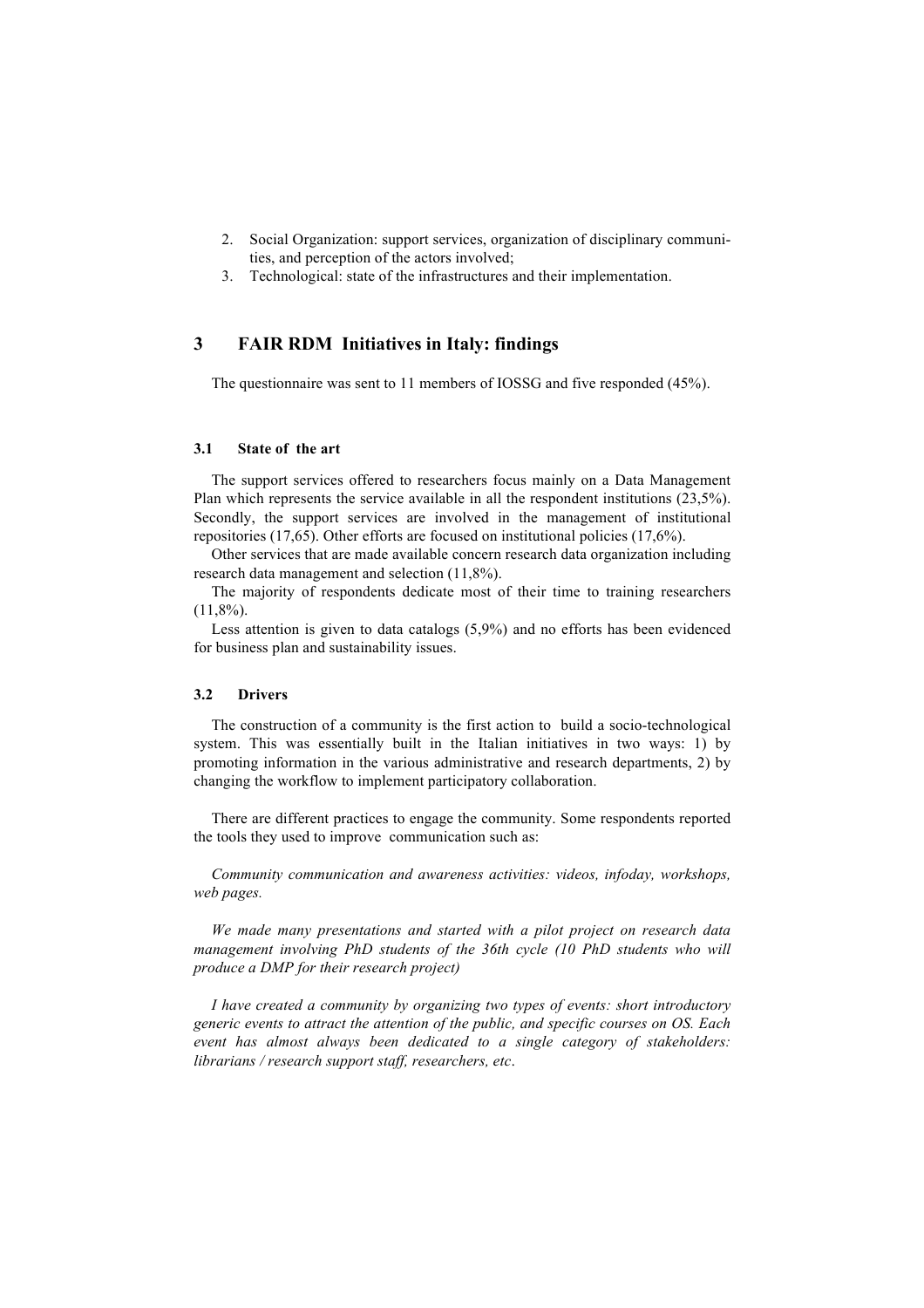A very innovative and participatory approach of all actors has been called "Single Point of Entry". This approach has created a good practice with a virtuous workflow that integrates different skills. One respondent briefly describes how the participatory procedure was implemented:

*Mapping of process activities, formal involvement of various technical and administrative areas that intervene in various capacities in the process through service protocols, sharing of objectives.*

## **3.3 Training**

Another element of success is linked to training and orientation activities. The purpose of training is to provide and share the skills to manage the research data management cycle with different responsibilities. In addition to this, training leads to creating communities, and contributes to raising awareness on the importance of changing current data management. Respondents affirm:

*Training interventions addressed to both the technical staff and the education of researcher.*

*I am dedicating myself to OS courses devoted to a specific domain (Earth and environmental sciences, Health sector, etc.), organized in collaboration with the Research Infrastructures in each specific field , in order to give participants tools and detailed information.*

Training researcher and staff is therefore a very important activity. The most common topics of the courses are:

- Open access,
- Open data,
- Research data policies,
- FAIR data,
- Data management plan,
- Copyright, intellectual property and privacy.

There is also a need to update the skills of data librarians (or data stewards) which requires new skills beyond the traditional ones. One respondent for example says:

*I attended the Erasmus Staff Program at the University of Vienna (2) courses held by LERU on the LEARN project, online courses (University of Delft) in the Epigeum course on Research integrity.*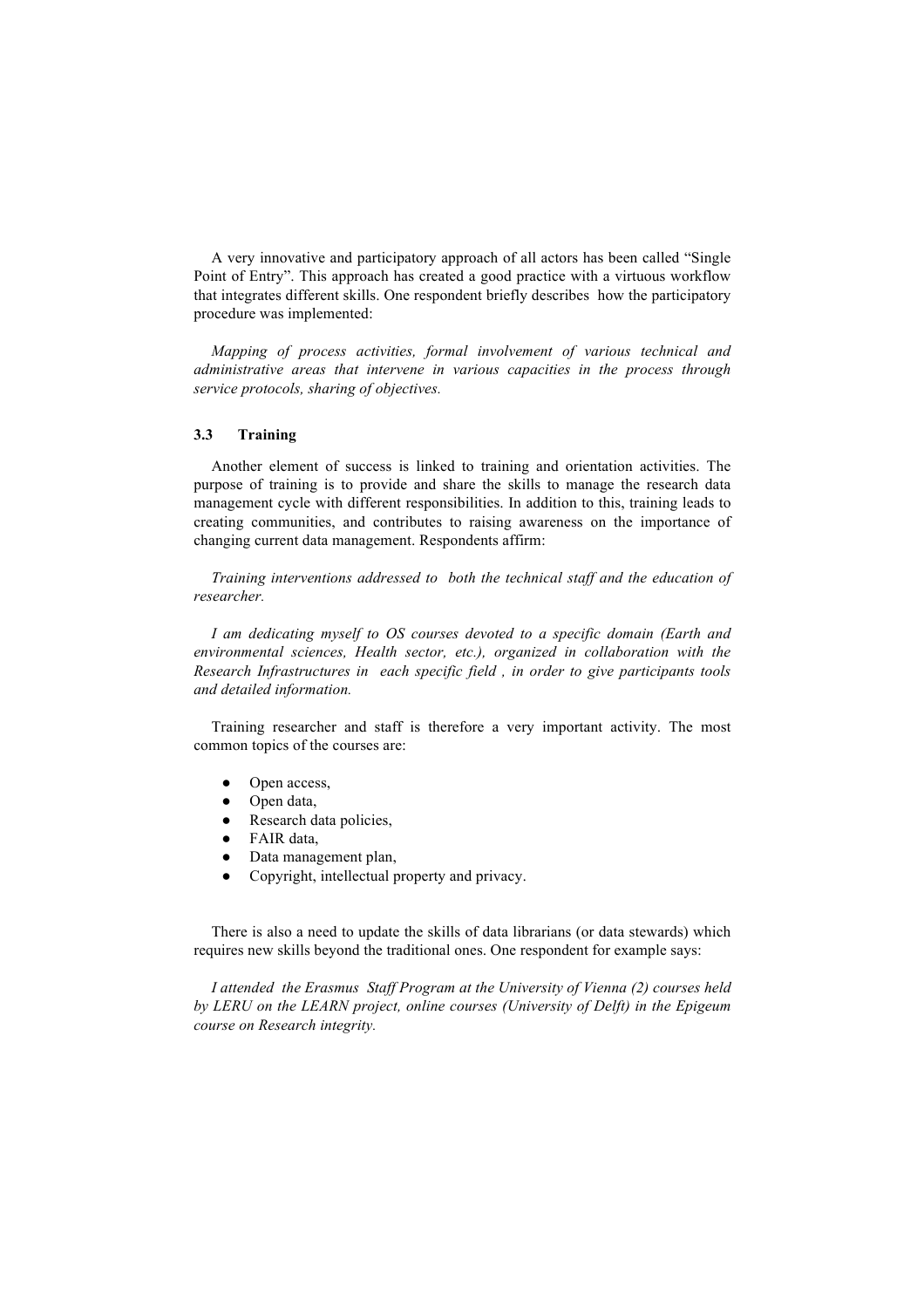## **3.4 Challenges**

The challenges can be divided into obstacles of various types that must be removed and cultural barriers that are partly more difficult to overcome. In the first category of obstacles we find legal and ethical problems perceived by different domains:

*Difficulties are related to different disciplinary domains:* 

- in the humanities and social sciences, difficulty in recognizing the nature *of one's data and lack of logical-formal skills and technical knowledge for their FAIR data management;*
- *in the technological - engineering field, reluctance to share in the short term for possible industrial applications;*
- *in the biomedical field, uncertainties prevail regarding the ethical aspects and the protection of personal data, particular uncertainties regarding the technological procedural measures to be adopted in compliance with regulations in the phase of active data management (secure infrastructures); problems of protection of personal data also concern data in social sciences both in the phase of active management and in long-term storage and sharing.*

Other obstacles are evidenced in the quality evaluation process related to impact metrics, such as:

#### *The main real obstacle remains the research evaluation system.*

In the second category of cultural barriers we find the difficulty in changing ways of working relations and research behaviors:

*There is distrust on the part of those who produce data and little political sensitivity*

*It is difficult to get in touch with management, to reach out to this type of stakeholder (policy makers) I organize dedicated meetings of about one or two hours. The cultural barriers encountered are almost all based on preconceptions that are easily debunked during the meeting.*

### **3.5 Vision, mission, strategy**

EOSC's vision of opening the research cycle and facilitating the collaboration of researchers will certainly lead to better quality science and in theory it is easy to share. However, its realization must be made possible through policies at national and institutional level. The obstacles to research change lie in the lack of time coordination in the different initiatives carried out at different levels. Concerning this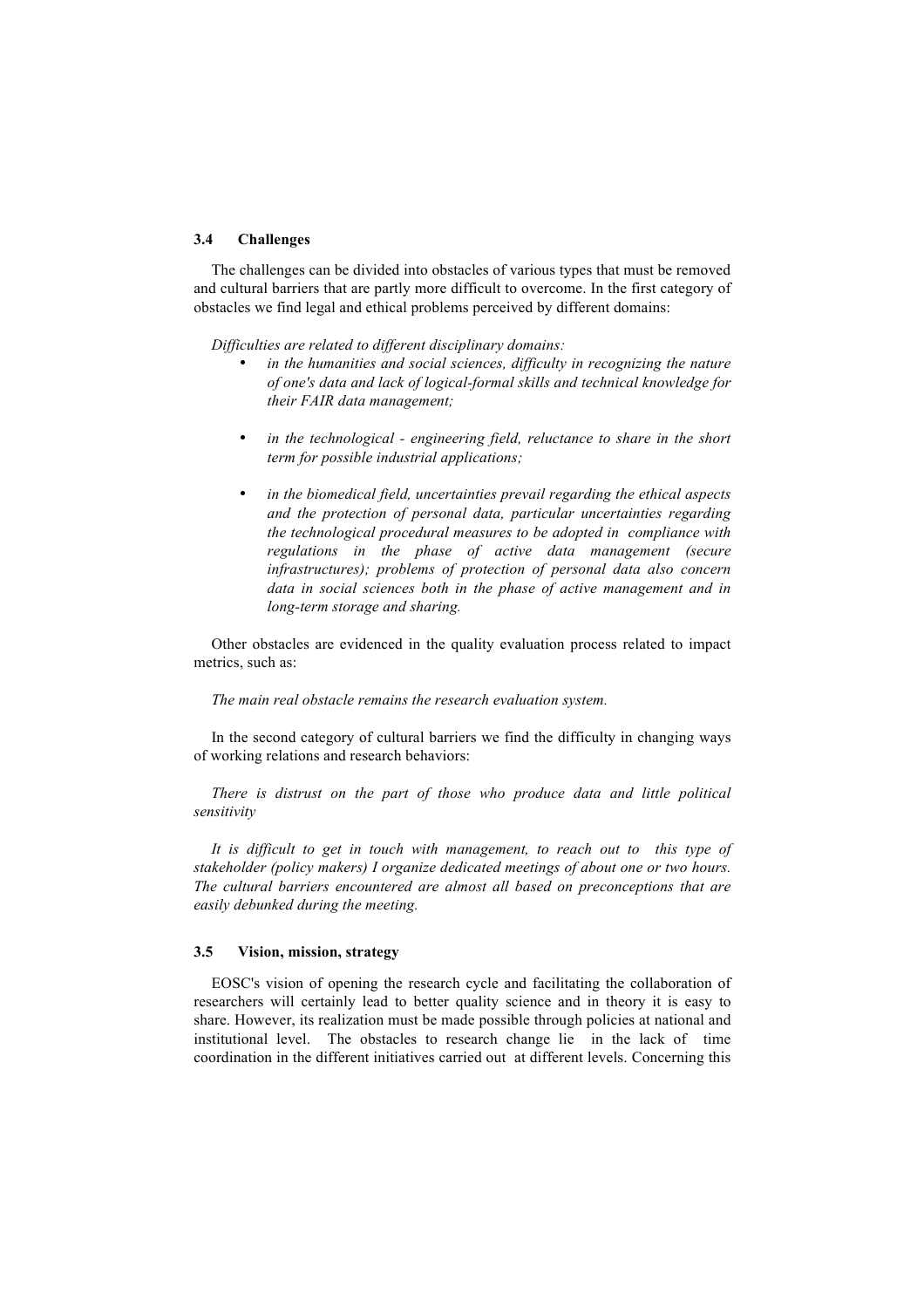issue, some of the respondents would prefer a more leading role of the Ministry of Research. For example respondents say:

*Producing guidelines with minimum data management requirements that all research institutions should follow.*

*Activating a governmental policy mandatory for all public institutions*

*Creating a Competence Centre for training and support. This initiative is currently in the process of being defined in ICDI.*

Other respondents see a scenario with different but synergistic responsibilities:

*As it has already been said several times, it is necessary to operate on 3 levels: 1) strategic, under the patronage of the ministry and with the support of policies and the engagement of universities governance to outline and clarify the various levels of political and infrastructural actions and services in relation to European policies and infrastructures; 2) national technical infrastructure: levels and rules of participation, role of GARR and the various European networks federated to EOSC, are to be clearly defined 3) development of services and training of support staff at local level. There have already been initiatives in this respect, but the circle is not full yet, GARR distributed a questionnaire, the results were discussed in a European workshop, it is necessary to reactivate the Italian debate. Covid-19 has been an obstacle but perhaps an online event rather than in person is now easier to organize.*

The two key informants helped to clarify the strategic development perspectives of EOSC in Italy.

Giglia's vision is the one outlined in the National Open Science Plan draft requested by the former head of the Research Department at MIUR (now MUR), prof. Valditara:

"*We had drawn up the National Open Science Plan with a group of 12 experts (for IOSSG Paola Gargiulo), it was to be made public in October 2019 then the government fell and therefore it was never released. MUR (the Ministry of University and Research) has recently taken over the National Open Science Plan to update it, with a smaller working group. The National Open Science Plan should be launched in January 2021, together with the National Research Plan and the National Infrastructure Plan, of which it forms the strategic premise. It includes four axes of intervention, one of which is made up of FAIR data (in addition to Open Access publications, research evaluation, training and European participation).*

*The necessary interventions are three:*

- *e-infrastructure*
- *FAIR culture and coordination*
- *Train the data steward*"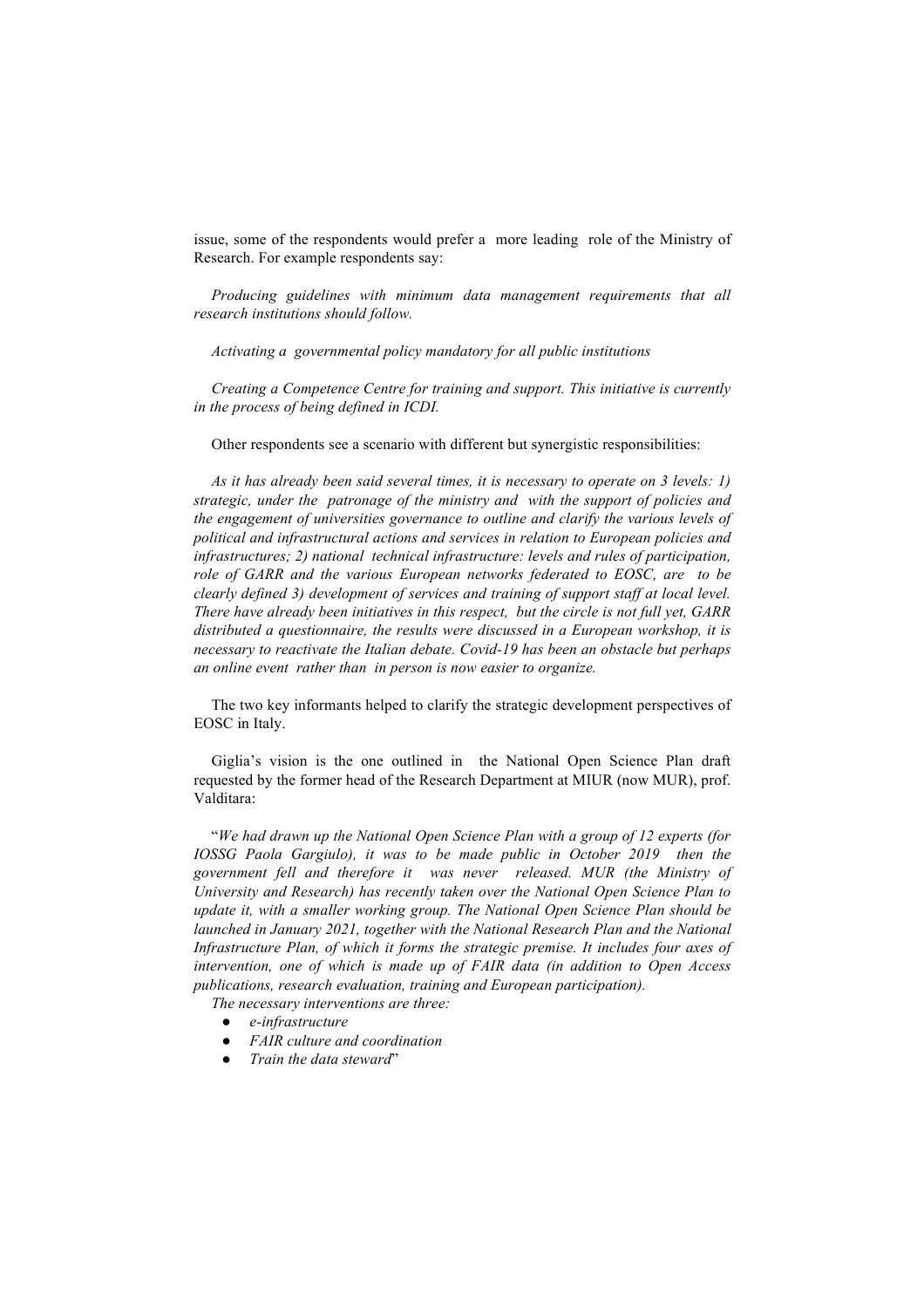Valentina Pasquale highlighted that:

"*the Data Steward profile is critical for the widespread adoption of Open Science practices, FAIR data, and EOSC. It is a new profile, still under construction. Abroad data stewards have created national and international communities with the purpose of:*

- *Sharing experiences in the effort to define competencies, skills, functions, and training curricula,*
- *Building consensus at the local and national level to raise awareness of department heads, rectors, young researchers, and all stakeholders to include these skills in academic curricula,*
- *Creating functions and services locally."*

## **4 Conclusion**

There is a need of creating a socio-technical infrastructure in order to improve FAIR RDM in Italy. We would like to conclude our paper posing some questions and giving tentative answers. We hope these issues and challenges will be taken up by the stakeholders and receive the attention and the commitment they deserve in the upcoming future:

#### **What is the vision for Open Science in Italy?**

To implement EOSC in Italy, MUR investments and policies are needed to support the initiatives and services launched by the forerunner institutions. We also need trained data stewards as competent professionals.

#### **What are the drivers and elements of success?**

A push to launch many FAIR RDM initiatives in Italy originated from the need to provide a support service to researchers who had obtained funding for Horizon 2020 and were required to write a Data Management Plan. A first successful element is initiating collaboration and active participation within institutions such as the Single Point of Entry initiative. A second element of success is training and orientation activities to empower the communities of interest.

## **What are the challenges?**

The first obstacles highlighted concern research evaluation as it is currently carried out. European University Association [8] study could guide the new evaluation